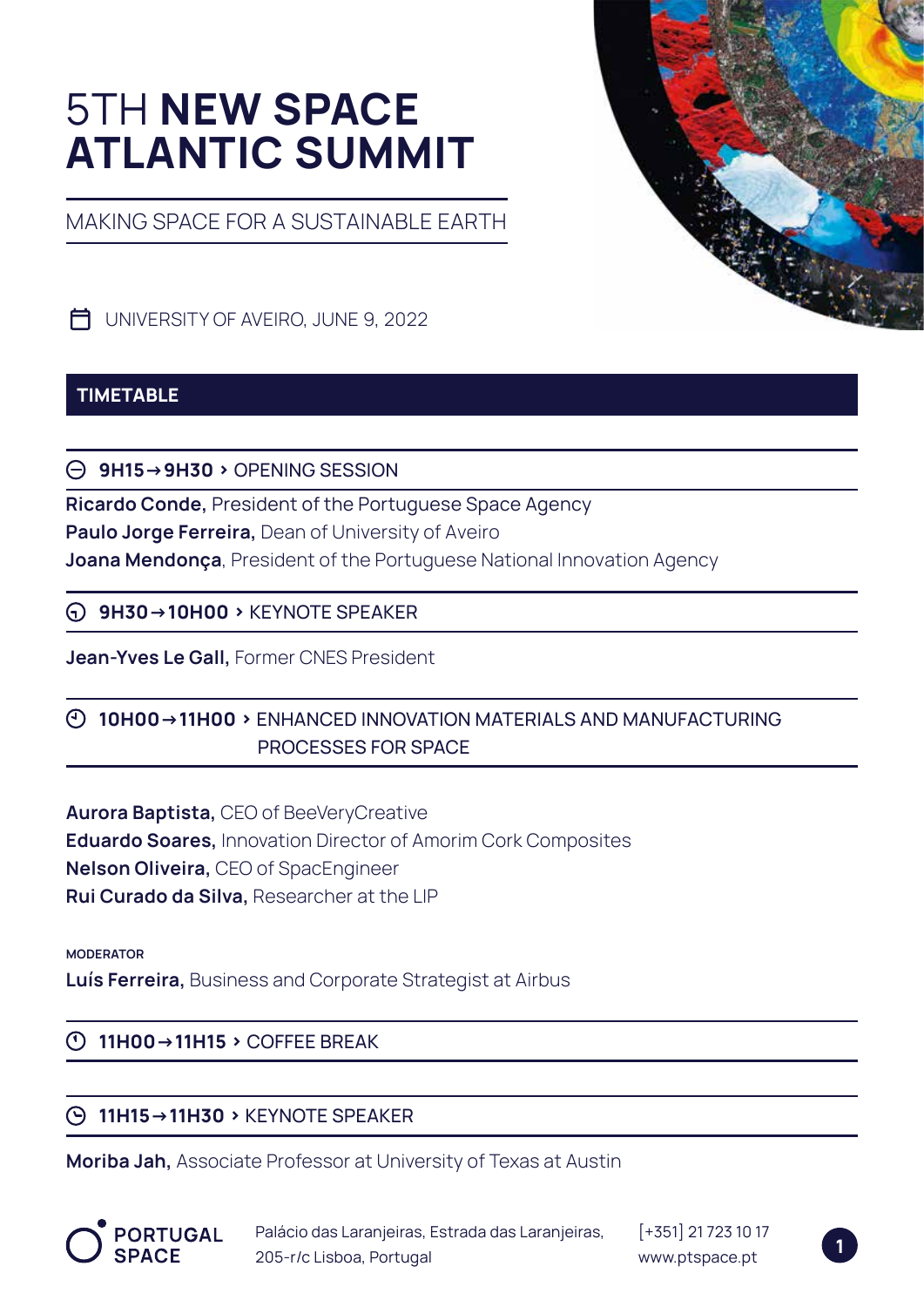

# **11H30->12H30 ›** SPACE SUSTAINABILITY AND THE GLOBAL STM CHALLENGE

**Alberto Águeda,** Head of Division - Flight Dynamics and Operations at GMV **Chiara Manfletti,** COO of Neuraspace **Muriel Richard-Noca,** CE of ClearSpace **Natália Archinard,** Deputy Head, Space Section of Foreign Affairs of Switzerland **Stewart Bain,** CEO of NorthStar Earth and Space

#### **MODERATOR**

**Inês d'Ávila,** Space Safety & Space Transportation Officer at the Portuguese Space Agency

**12:30->13:45 ›** LUNCH

## **13H45->14:00 ›** KEYNOTE SPEAKER

**Raphael Roettgen,** Space Investor at E2MC Ventures

## **14H00->15H00 ›** PERSPECTIVES FOR THE LOW EARTH ORBIT (LEO) ECONOMY

**Francisco Vilhena da Cunha,** CEO of GEOSAT **Luca Rossettini,** CEO of D-Orbit **Luís Gomes,** CEO of AAC Clyde Space **Rebecca van Burken,** Manager of Government Relations for Voyager Space

#### **MODERATOR**

**Joan Alabart, Industrial Relations & Projects Officer at Portuguese Space Agency** 

## **15H00->15H15 ›** KEYNOTE SPEAKER

**Augusto González,** Advisor of the Director for Innovation and Outreach of DG DEFIS